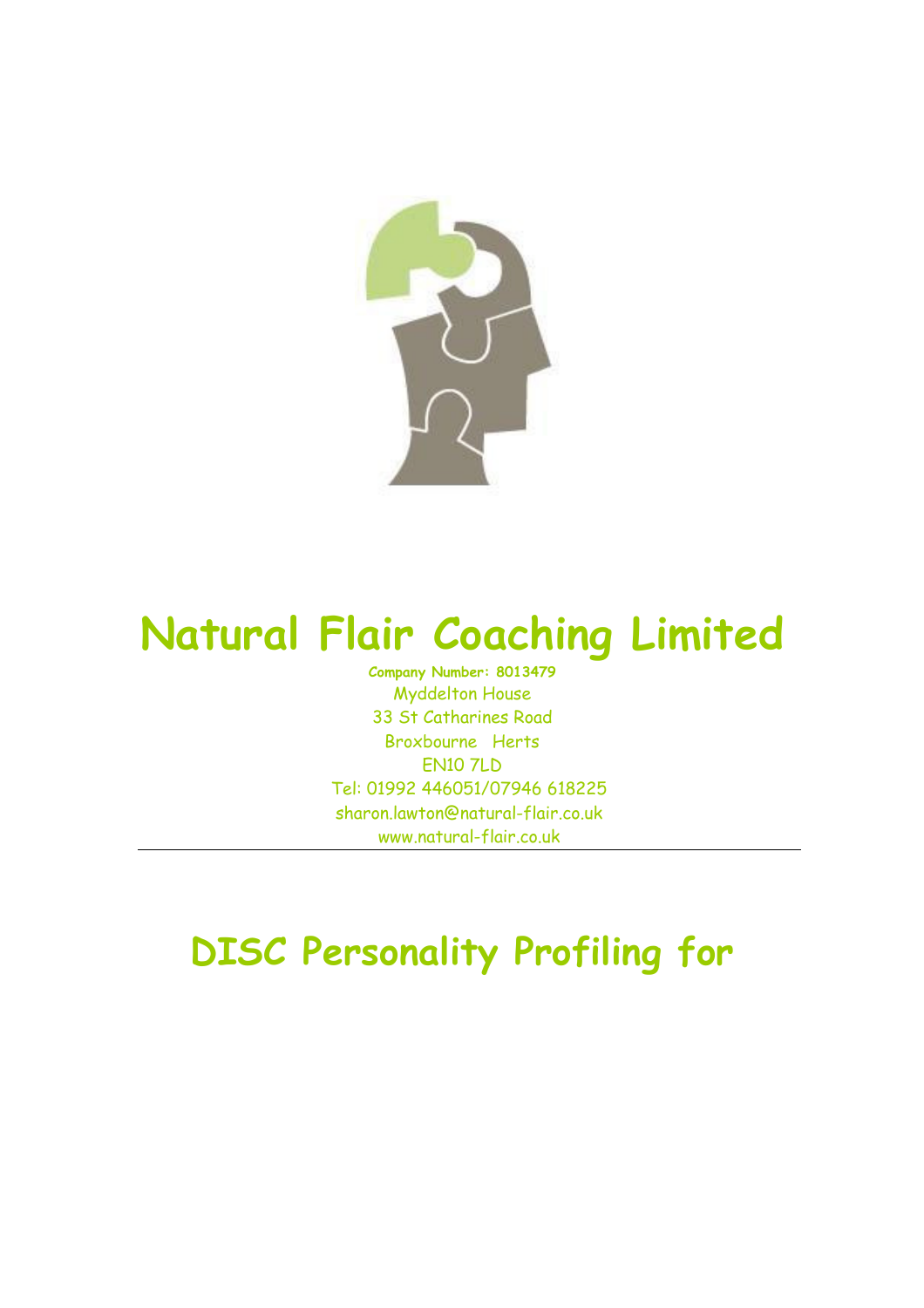

Your report uses the DISC Personality System. The DISC Personality System is the universal language of behavior. Research has shown that behavioral characteristics can be grouped together in four major groups. People with similar styles tend to exhibit specific behavioral characteristics common to that style. All people share these four styles in varying degrees of intensity. The acronym DISC stands for the four personality styles represented by the letters :

- D = Dominant, Driver
- $I = Influencing, Inspiring$
- S = Steady, Stable
- C = Correct, Compliant

Knowledge of the DISC System empowers you to understand yourself, family members, co-workers, and friends, in a profound way. Understanding behavioral styles helps you become a better communicator, minimize or prevent conflicts, appreciate the differences in others and positively influence those around you.

In the course of daily life, you can observe behavioral styles in action because you interact with each style, to varying degrees, everyday. As you think about your family members, friends and co-workers, you will discover different personalities unfold before your eyes.

Do you know someone who is assertive, to the point,  $\bullet$ and wants the bottom line?

Some people are forceful, direct, and strong-willed.

**This is the D Style**

Do you have any friends who are great communicators  $\bullet$ and friendly to everyone they meet?

Some people are optimistic, friendly, and talkative.

**This is the I Style**

Do you have any family members who are good  $\bullet$ listeners and great team players?

Some people are steady, patient, loyal, and practical.

**This is the S Style**

 $\bullet$ Have you ever worked with someone who enjoys gathering facts and details and is thorough in all activities?

Some people are precise, sensitive, and analytical.

**This is the C Style**

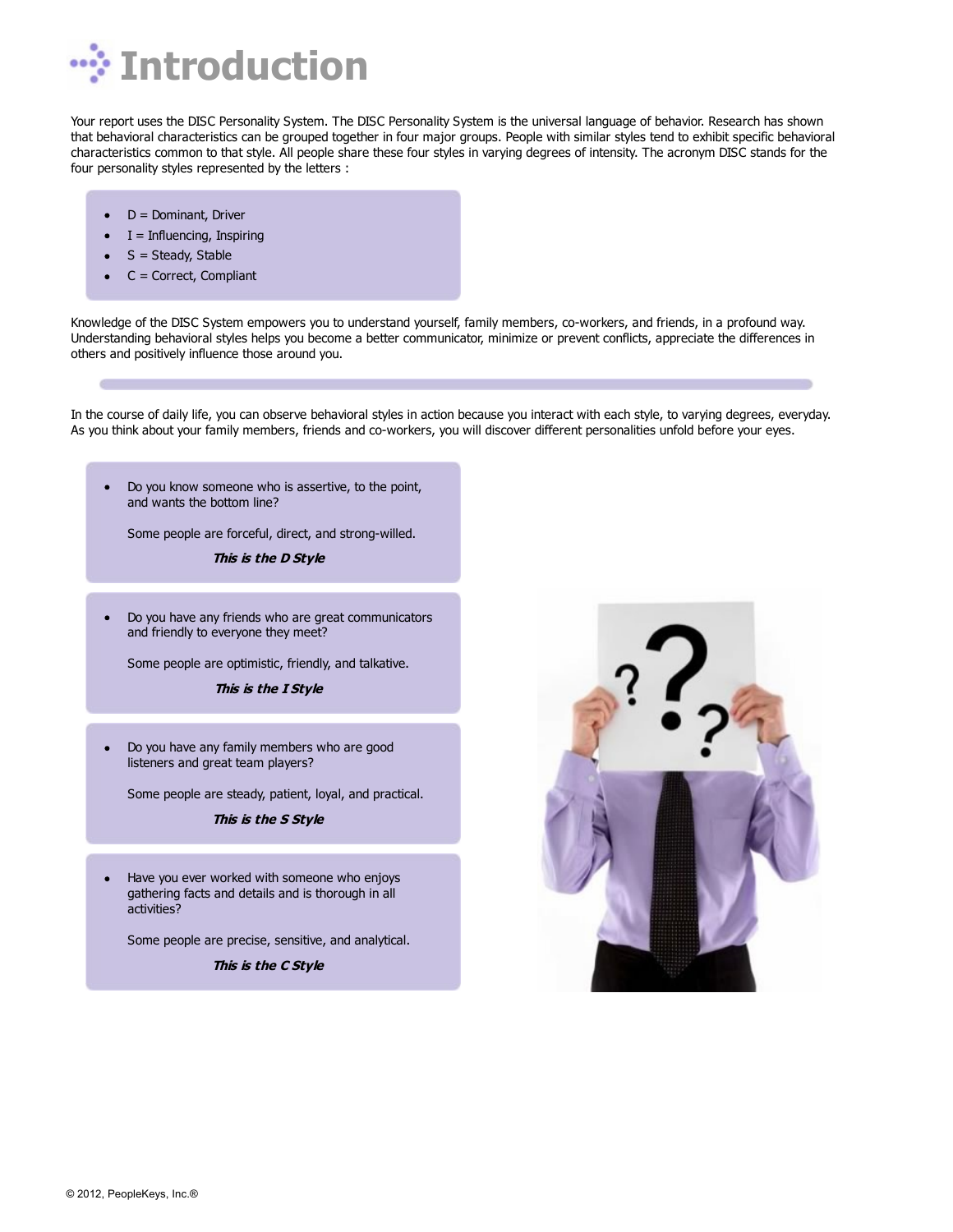## **The chart below helps put the four dimensions of behavior into perspective.**

|                   | $D =$ Dominant      | $I = Influencina$           | $S = Steadv$           | $C =$ Compliant |
|-------------------|---------------------|-----------------------------|------------------------|-----------------|
| <b>Seeks</b>      | Control             | Recognition                 | Acceptance             | Accuracy        |
| <b>Strengths</b>  | Administration      | Persuading                  | Listening              | Planning        |
|                   | Leadership          | Enthusiasm                  | <b>Teamwork</b>        | <b>Systems</b>  |
|                   | Determination       | Entertaining                | Follow-Through         | Orchestration   |
| <b>Challenges</b> | Impatient           | Lack of Detail              | Oversensitive          | Perfectionist   |
|                   | <b>Insensitive</b>  | <b>Short Attention Span</b> | Slow to Begin          | Critical        |
|                   | Poor Listener       | Low Follow-Through          | <b>Dislikes Change</b> | Unresponsive    |
| <b>Dislikes</b>   | <b>Inefficiency</b> | Routines                    | <b>Insensitivity</b>   | Disorganization |
|                   | <b>Indecision</b>   | Complexity                  | Impatience             | Impropriety     |
| <b>Decisions</b>  | <b>Decisive</b>     | Spontaneous                 | Conferring             | Methodical      |

Because human personality is comprised of varying intensities of the four behavioral styles, the DISC graph helps make the personality style more visual. The DISC graph plots the intensity of each of the four styles. All points above the midline are stronger intensities, while points below the midline are lesser intensities of DISC characteristics. It is possible to look at a DISC graph and instantly know the personality and behavioral characteristics of an individual.

## **Below are your three DISC graphs, and a brief explanation of the differences between the graphs.**



#### **DISC graph 1 represents your "public self" (the mask)**

This graph displays the "you" others see. It reflects how you perceive the demands of your environment, and your perception of how you believe others expect you to behave.

## **DISC graph 2 represents your "private self" (the core)**

This graph displays your instinctive response to pressure, and identifies how you are most likely to respond when stress or tension are present. This would be your instinctive reaction.

#### **DISC graph 3 represents your "perceived self" (the mirror)**

This graph displays the manner in which you perceive your typical behavior. It could be referred to as your self perception. Although at times you may be unaware of the behavior you use with other people, this graph shows your typical approach.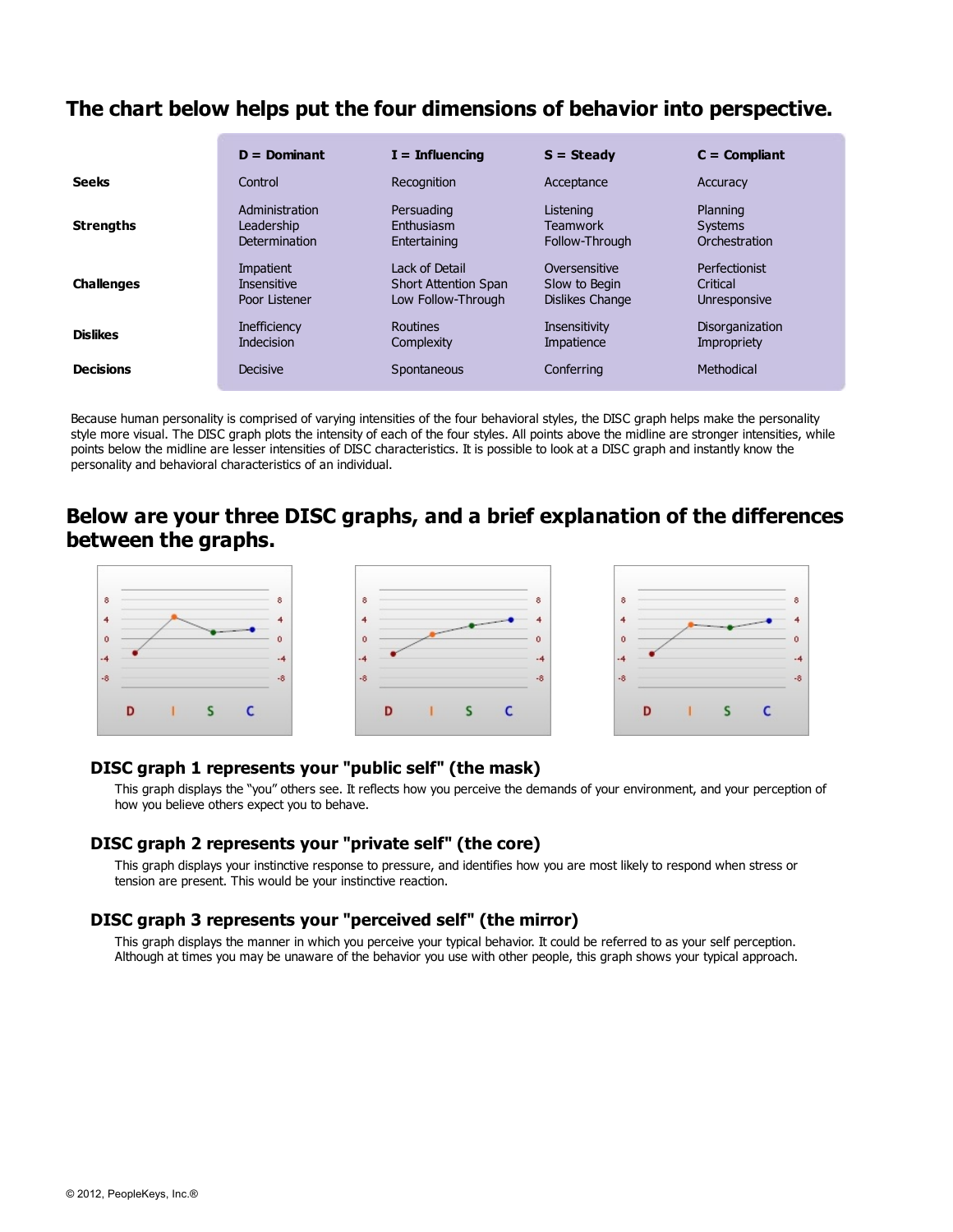

## **Xxx's style is identified by the keyword "Mediator".**

XXX, as a Mediator style, is a people-oriented individual who is able to combine correctness with loyalty. Mediators tend to be sensitive and have high standards. They like stability and are goal oriented. They need social recognition and personal attention. XXX is friendly, enthusiastic, informal, talkative, and may worry too much about what other people think. Mediators reject aggression; they desire a harmonious environment. They tend to intellectualize on various subjects. XXX is an excellent fact-finder and will make sound decisions after the gathering of facts and supportive data.

XXX wants to be accepted as a member of the team and likes to know exactly what is expected before starting new projects. Mediators are conscientious people who persuade others through logic and emotion. They need to be careful not to be overly enthusiastic or too talkative; they may get sidetracked and not finish what they set out to do. A mediator is very conscious about the quality of their work and expects that they will receive social approval for a "job well done". XXX is sensitive to the people around and will do the best job possible to make the environment pleasing for others. XXX has excellent communication skills and can influence people by knowledge of facts and ability to analyze people and situations.

XXX is equipped with the ability to act as a dominant leader if the parameters of authority are clearly defined. Under such a scenario, Mediators can make sound decisions yet be in tune to the people around them. XXX does not initiate confrontation but has the ability, when confronted, to use logic to win the case. Mediators have exceedingly high standards, and may be their own worst enemy when it comes to evaluating work completed.

Because this individual cares about how others feel,XXX may feel uncomfortable making decisions that strongly affect others. An encourager to others, XXX promotes involvement in the decision-making process and prefers to work in a team role. Others tend to see them as agreeable and humble.

XXX is an optimistic individual. They are the type of person who loves exploring new places or things and a wide variety of experiences. A natural charisma is displayed that draws and charms others. XXX is a very encouraging person; others find them inspirational and lively.

A loyal friend, XXX is patient and caring when attending to the needs of others. This is usually an even-paced individual who thrives in a peaceful, harmonious environment. XXX tends to be quite predictable, sticking with proven, reliable methods of dealing with situations rather than taking chances with a new, unproven approach.

Systematic and detailed, XXX focuses on processes. Others see this individual as practical and logical. XXX tends to be sensitive to criticism, but prefers to internalize emotions rather than expose them. XXX likes to clarify expectations before undertaking new projects because of the hard work they will do to meet those standards.

**Enthusiastic, optimistic Practical, uses common sense Very people oriented Creative, artistic**

**General Characteristics**

**Flattery, praise, popularity, and acceptance A friendly, non-**

**confrontational environment**

**Ability to have a balance between work and social activities**

**Ability to be expressive and creative**

**Motivated By**

**Knowing what is expected An open forum to express ideas**

**Clearly defined goals and parameters**

**A non-competitive, nonconfrontational, friendly environment**

**My Ideal Environment**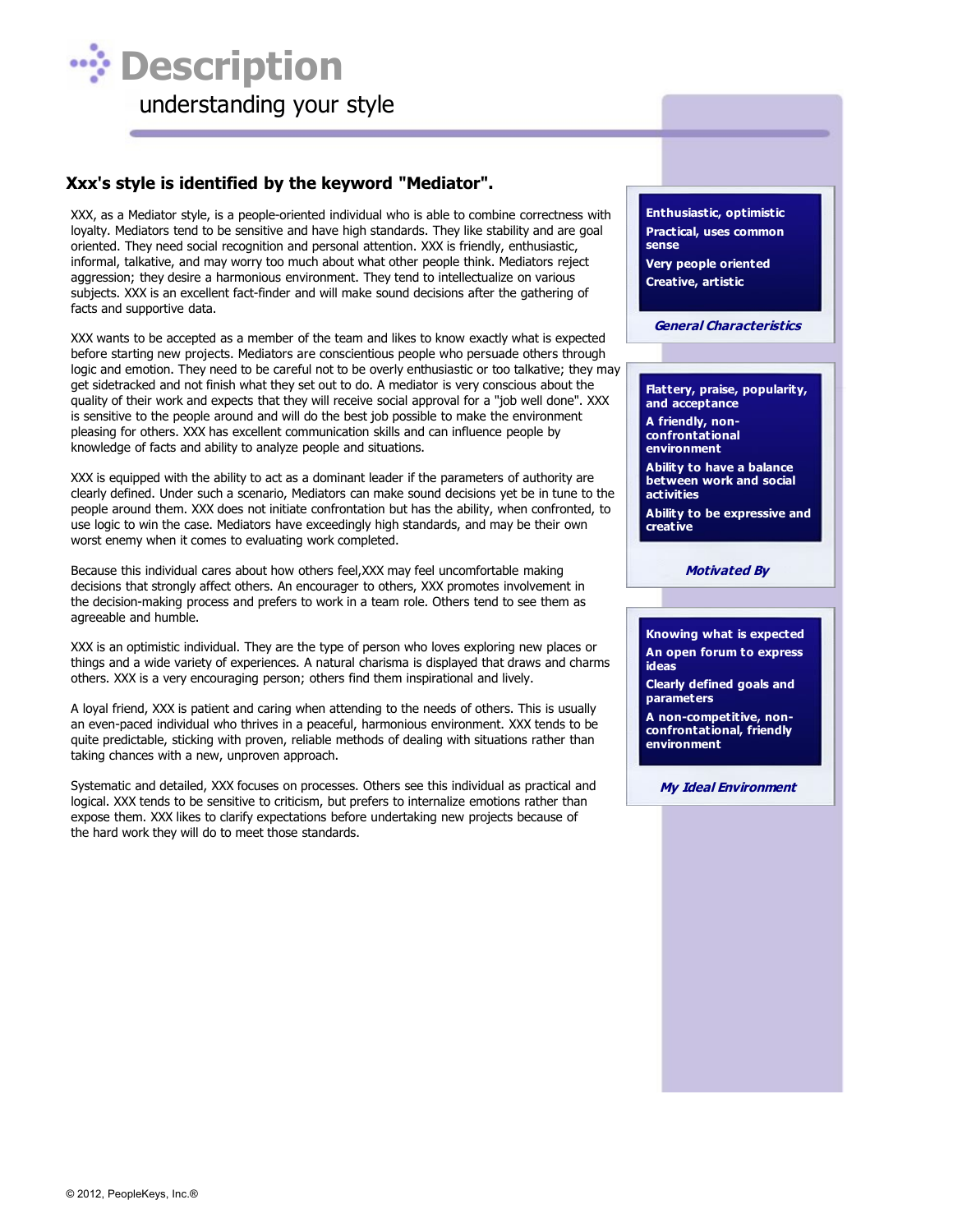# $\therefore$  **Historical Characters**

Famous people who share your personality

#### **Abraham Lincoln**

1809-1865

16th President of the United States

Perhaps one of the greatest symbols of American democracy, Lincoln was a man who was sensitive to the plight of unfortunate people and had a deep desire to make their circumstances better. It was this concern for people that drove many of the decisions which Lincoln made; freeing the slaves, caring for the state of the Union, deeply desiring the reconciliation of the North and the South once the Civil War had come to an end. Lincoln defined the war in terms of national integrity, not anti-slavery. He had a heart for both sides of the issue, and accounts abound of his caring interaction with prisoners of war and wounded soldiers. Demonstrating the desire to avoid confrontation whenever possible, he intended to re-unite the North and the South on the easiest possible terms after the war. Unfortunately, he was felled by Booths bullet before he could bring this task to pass.

"I never had a policy; I have just tried to do my very best each and every day. What I do say is that no man is good enough to govern another man without that others consent."

#### **Jimmy Carter**

1924-present

#### 39th President of the United States

Formerly a Georgian legislator and Governor, Carter won the Democratic Presidential nomination of 1976, narrowly beating Gerald Ford in the election. His people-oriented style and his friendly, informal ways had opened the doors of the White House to him. Demonstrating the desire to accomplish a task with a team while maintaining a stable, harmonious environment, Carter had promised an open and progressive government responsive to the public. The Mediators sensitivity to the people around them cause them to try and make the environment pleasing to others. This was perceived as vacillation by many and hindered Carters effectiveness as President. His skills at seeking resolution to difficult relational challenges was demonstrated when he brokered the historic Camp David agreements between Israel and Egypt in 1979.

"You can do what you have to do, and sometimes you can do it even better than you think you can."

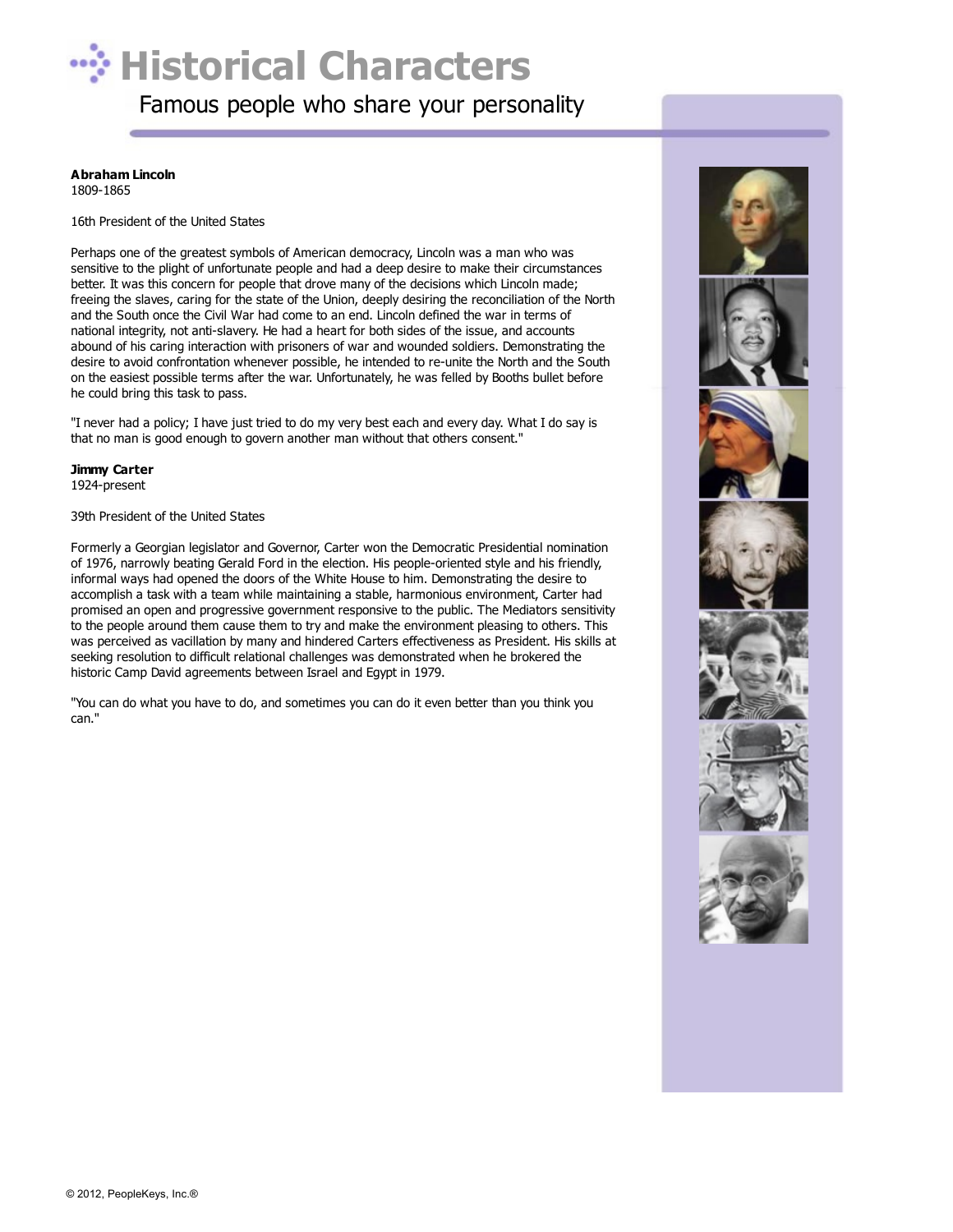

#### **Remember, a Mediator may want:**

Social esteem and acceptance, clear definition of what is expected, a team environment,  $\bullet$ positive, low-stress working conditions, recognition for abilities, clearly defined parameters

#### **Greatest fear:**

• Criticism, social rejection, conflict

#### **When communicating with XXX, a Mediator, DO:**

- Build a favorable, friendly environment  $\bullet$
- Give opportunity for them to verbalize about ideas, people and their intuition  $\bullet$
- Give adequate information for informed decisions  $\bullet$
- Share testimonials from others relating to proposed ideas  $\bullet$
- Allow time for stimulating, social activities  $\bullet$
- Develop a team atmosphere and a participative relationship  $\bullet$
- Create incentives for their quality work  $\bullet$

#### **When communicating with XXX, a Mediator, DO NOT:**

- $\bullet$ Eliminate social time
- Do all the talking
- Ignore their ideas or accomplishments  $\bullet$
- Be overly critical  $\bullet$

#### **While analyzing information, XXX, a Mediator may:**

- Balance outcome between task and relationships
- Need more details and information
- Want to know exactly what are their expected goals and results
- Be creative in problem solving

#### **Motivational Characteristics**

- **Motivating Goals:** Accomplishing tasks with a team  $\bullet$
- **Evaluates Others by:** Ability to communicate and think logically
- **Influences Others by: Friendliness, flexibility**  $\bullet$
- **Value to Team:** Adaptable, personable, careful  $\bullet$
- **Overuses:** Position, frustration  $\bullet$
- **Reaction to Pressure:** Overly sensitive, restless, frustrated
- **Greatest Fears:** Rejection, loss of security, criticism
- **Areas for Improvement:** Increase directness, increase follow through, lower expectations



**Communicating** with the Mediator style

Knowledge comes, but wisdom lingers.

- Alfred Lord Tennyson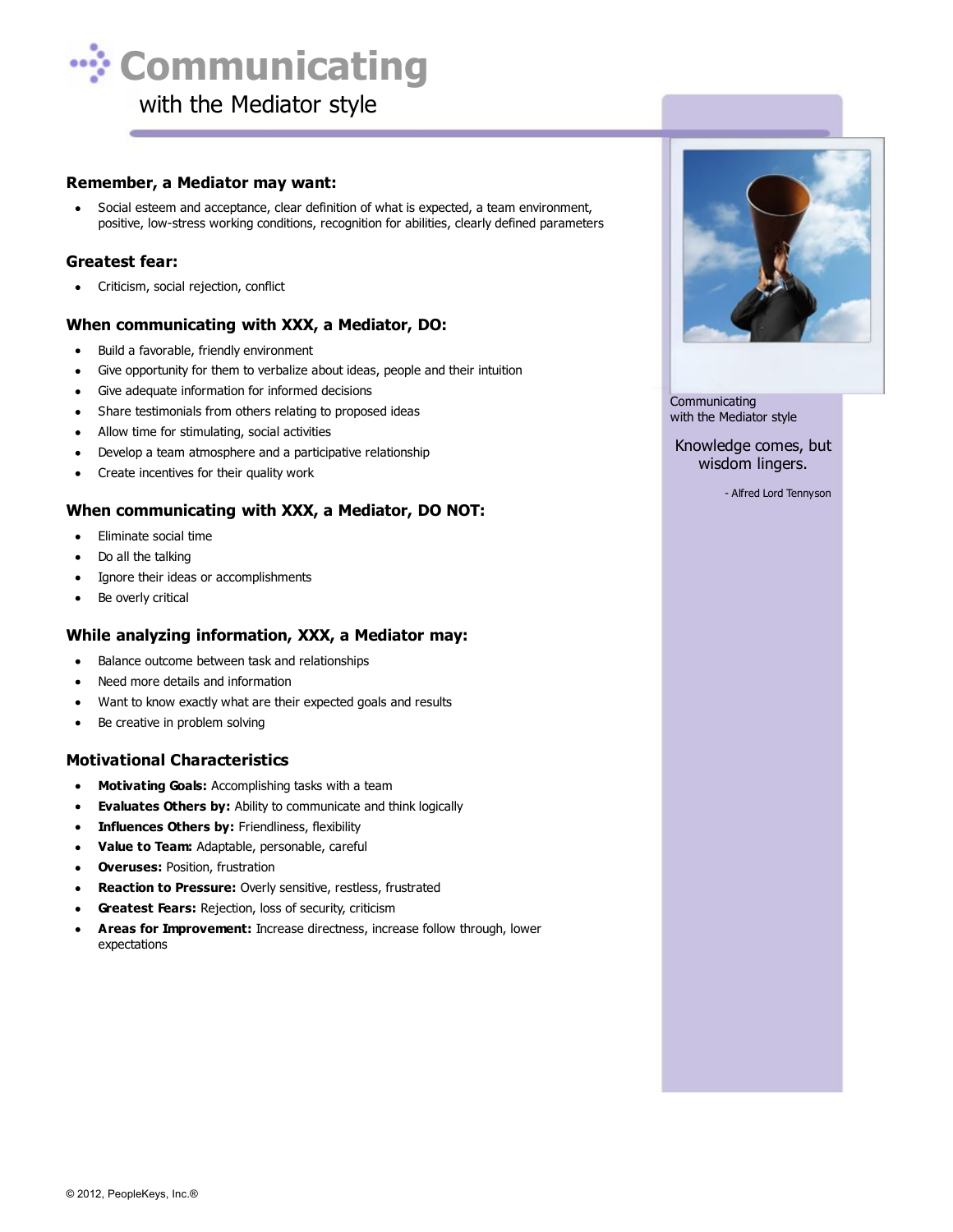

#### **Value to the group:**

- Creative problem solver  $\bullet$
- "Hands on" manager
- Good leader if parameters are clearly defined
- Very relational and approachable  $\bullet$

#### **Mediators possess these positive characteristics in groups**

- Instinctive communicators
- Participative managers who influence and inspire  $\bullet$
- Great team player, loyal to team goals
- $\bullet$ Produce high quality work
- Create an atmosphere of well-being  $\bullet$
- $\bullet$ Enthusiastic, has a positive attitude
- Provide direction and leadership  $\bullet$
- $\bullet$ Express ideas well, very relational
- Work well with other people, very accepting of others  $\bullet$
- Make good spokespersons  $\bullet$
- $\bullet$ Will offer opinions
- Accomplish goals through people  $\bullet$
- Good sense of humor  $\bullet$
- $\bullet$ Strong in brainstorming sessions

#### **Personal growth areas for Mediators**

- Find a balance between work and social activities  $\bullet$
- $\bullet$ Exercise control over your actions, words and emotions
- Do not take criticism personally  $\bullet$
- Do not be afraid of taking risks or making decisions  $\bullet$
- Do not shy away from demanding roles or competitive environments  $\bullet$
- Concentrate on following through with tasks  $\bullet$



**Communicating** with the Mediator style

You can have brilliant ideas, but if you can't get them across, your ideas won't get you anywhere.

- Lee Iacocca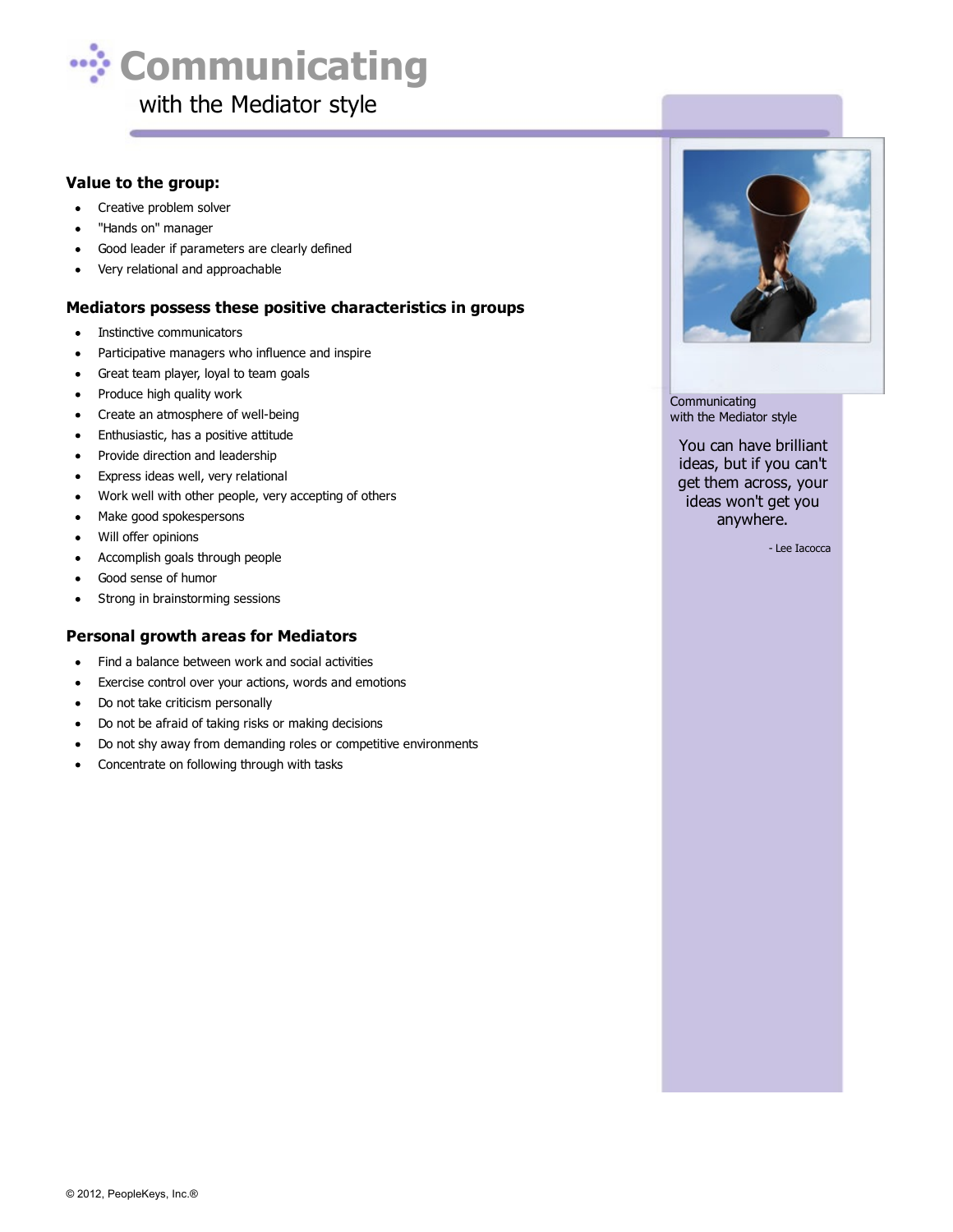

#### **Your C, I and S plotted above the midline, your style is identified by the keyword "Mediator".**

This next section uses adjectives to describe where your DISC styles are approximately plotted on your graph. These descriptive words correlate as a rough approximation to the values of your graph.

**D -- Measures how decisive, authoritative and direct you typically are. Words that may describe the intensity of your "D" are:**

- **WEIGHS PROS & CONS** Consider both sides of an issue
- **UNOBTRUSIVE** Does not force oneself upon others without invitation
- **CONSERVATIVE** Tending to preserve established traditions
- **PEA CEFUL** Not quarrelsome; free from disorder; calm, quiet

#### **I - Measures how talkative, persuasive, and interactive you typically are. Words that may describe the intensity of your "I" are:**

- **SELF-PROMOTING** Ability to advance oneself in popularity
- **TRUSTING** Firm belief in honesty, integrity, faith
- **INFLUENTIAL** Having great influence; powerful; effective
- **AFFABLE** Easy to approach and talk to; pleasant and polite
- **SOCIABLE** Enjoys the company of others; friendly; agreeable; informal

#### **S -- Measures your desire for security, peace and your ability to be a team player. Words that may describe the intensity of your "S" are:**

- **SERENE** Undisturbed; calm; tranquil; quiet
- **POSSESSIVE** Feeling of ownership; desire for possessions
- **INACTIVE** Not inclined to act; idle; dull; inert
- **RELAXED** Made looser, or less firm and tense

#### **C -- Measures your desire for structure, organization and details. Words that may describe the intensity of your "C" are:**

- **PERFECTIONIST** One who strives for completeness and flawless accuracy
- **ACCURATE** Careful and exact; free from errors
- **FACT-FINDER** A searcher for truth; reality
- **DIPLOMATIC** Tactful
- **SYSTEMATIC** According to a system; orderly



Communication Tips relating to others

The only way to change is by changing your understanding.

- Anthony De Mello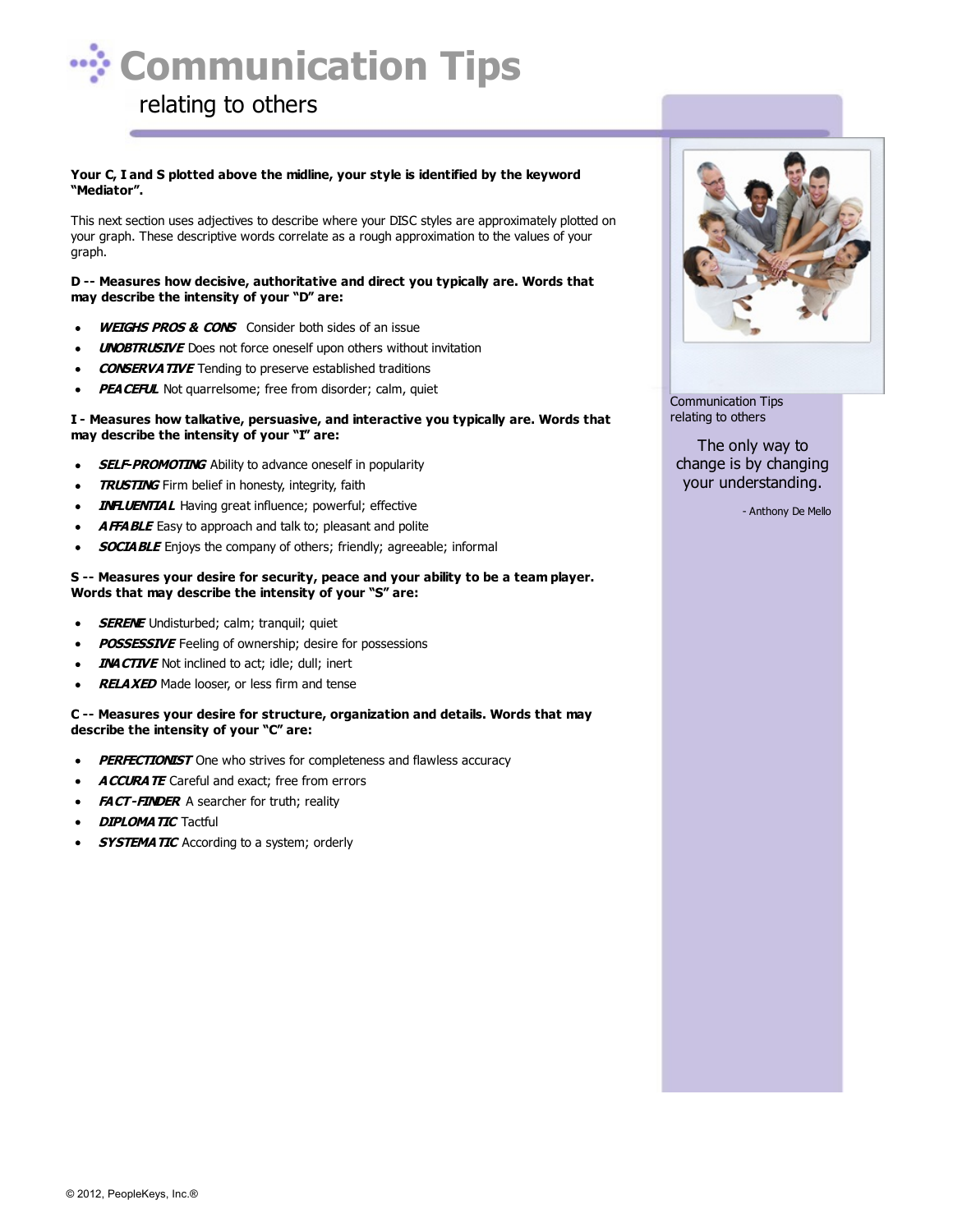

## how you communicate with others

#### **How You Communicate with Others**

Please return to the "Communicating" section of this report and review the communicating "DO" and "DO NOT" sections for your specific style. Reviewing your own communication preferences can be an eye-opening experience or simply confirmation for what you already know to be true. Either way, you have your communication characteristics in writing. This information is powerful when shared between colleagues, friends, and family. Others may now realize that some approaches do not work for your style, while other ones are received well by you. Equally important is that you now see that THE WAY YOU SAY SOMETHING can be as important as WHAT IS SAID. Unfortunately, we all have a tendency to communicate in the manner that we like to hear something, instead of the method another person prefers.

Your style is predominately a "C" style, which means that you prefer receiving information that gives you enough details to make an informed decision. But, when transferring that same information to a client or co-worker, you may need to translate that into giving them just the end results, or even telling them in a manner that is more experiential and less detail oriented. More detail may not necessarily be better when communicating to some other personality styles.

This next section of the report deals with how your style communicates with the other three dominant styles. Certain styles have a natural tendency to communicate well, while certain other styles seem to be speaking different languages all together. Since you are already adept at speaking your "native" language, we will examine how to best communicate and relate to the other three dominant languages people will be using.

This next section is particularly useful for a dominant "C" style as you may have the tendency to give many facts and details, while others are making decisions based more on their "gut" reaction, or on one or two of the most important details.

#### **The Compatibility of Your Behavioral Style**

A "C" and a "D" must be careful not become too detail oriented or too demanding, respectively. However, a "C" provides the detail attention the "D" needs, but must remember to answer based on what the end result will be rather than talk about the process. The "C" and the "I" work well together as their strengths tend to complement one another. In relationships there can sometimes be conflicts as the "C" is more detail oriented and has less of a need to be constantly involved in new or changing social environments. The "C" and the "S" complement each other and work well together, as each style prefers to work at a pace that provides for accuracy. Also, both styles like to work on something together until completion, while the "I" and the "D" has a tendency to multitask rather than focus on one area until completion.

Two "C's" work well together and also are compatible socially as both will want to make decisions and choices based on careful selection.



**Communicating** with others

> Speech is the mirror of the soul; as a man speaks, so is he.

> > - Publilius Syros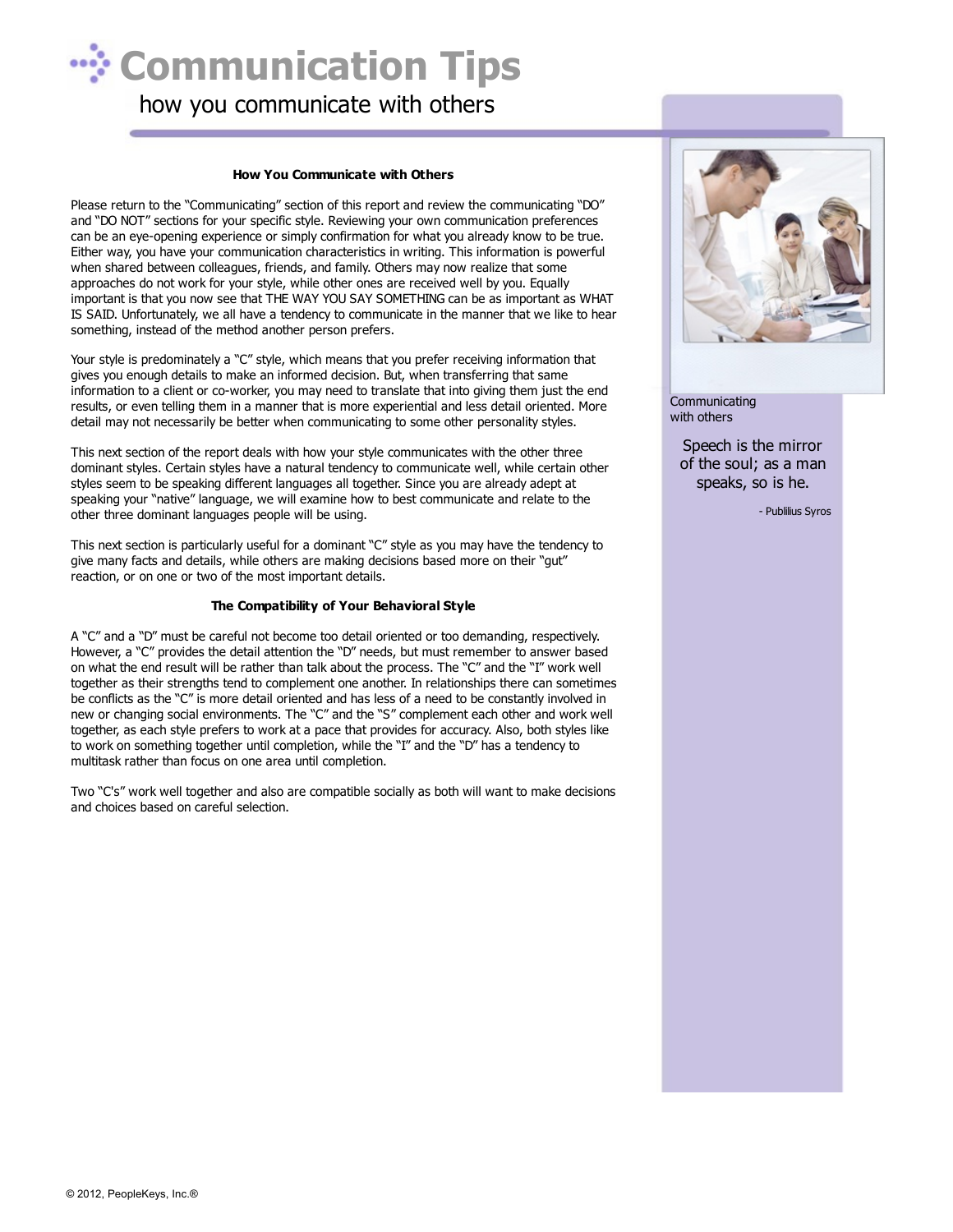

#### **How the "C" Can Enhance Interaction with Each Style**

#### **C with D**

C's tend to view High D's as argumentative, dictatorial, arrogant, pushy and impetuous. Your tendency will be to become defensive, and refer to an external authority to deflect the D's demands. If you are not careful, there will be tension in the relationship. You'll focus on details while the D sees only the "big picture".

Relationship Tip: Develop direct communication and learn to deal with issues in a straightforward manner. Negotiate commitments and goals on an equal basis. Use summary data in communication.

#### **C with I**

You will tend to view the High I as egotistical, superficial, overly optimistic, glib, overly selfassured and inattentive. You may view I's as overbearing, and appeal to external authority to deflect their demands, too. You'll tend to point out possible dangers and problems; and will insist on providing facts and details; but don't overwhelm the I with data.

Relationship Tip: Be friendly and complimentary, I's truly desire relationships and are not as superficial as you believe them to be. Listen to their ideas and applaud their accomplishments.

#### **C with S**

C's will tend to view S's as impassive, apathetic, too accepting, lenient, possessive, complacent and nonchalant. You will agree with S's on the importance of cooperation and the need for caution in the face of risk, especially when making decisions; but you'll likely feel that the S is not precise enough.

Relationship Tip: S's appreciate a relaxed, slowly developing relationship, but they will focus more on the personal aspects than you will. Allow yourself to appreciate personal details. Also, show appreciation for tasks that are well done by praising them, not the accomplishment.

#### **C with C**

You will most likely view other C's as perfectionists who are accurate, thorough, systematic and agreeable. Since you both favor attention to detail, you will work well together. When working with another C, you will each tend to cooperate and develop extensive control systems for projects. High C's often allow their concern for being correct override their concern for meeting deadlines; and two C's will frequently compete to see who is "more correct".

Relationship Tip: Be natural and go at a slow pace; talk about facts and details. Be certain to remove any apparent threats to your relationship. Plan carefully and be well prepared for meetings with one another. Accept and encourage one another's doubts and questions. Be certain that you give each other ample time to consider data before asking for decisions.



Enhance Communication

#### Communication works for those who work at it.

- John Powell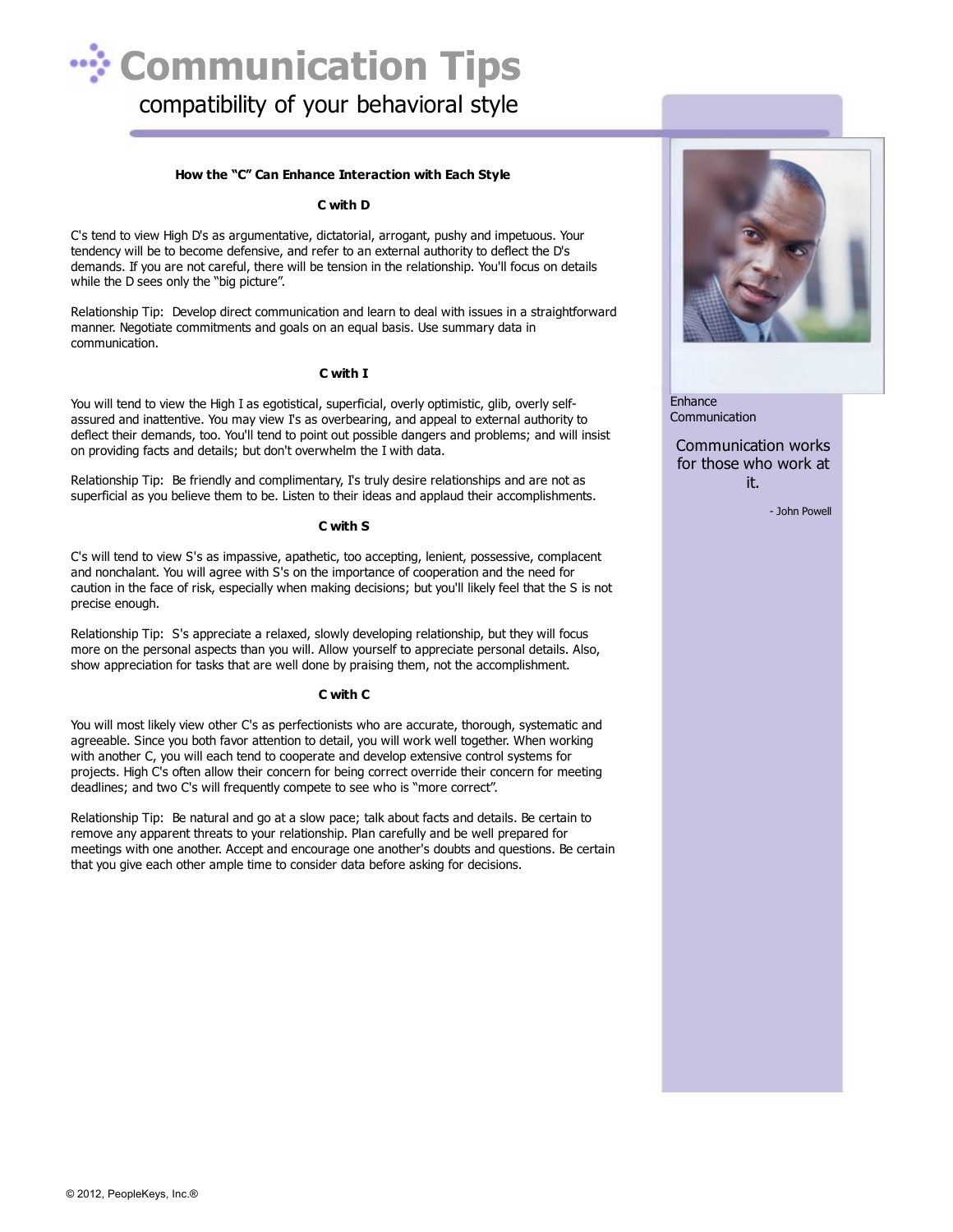

## **Communication Tips Worksheet**

Changes in your graphs indicate your coping methods. The human personality is profoundly influenced by changes in our environment. Typically, people change significantly from graph one to graph two as a result of stressors or environmental changes. Recognizing the differences or changes between these two graphs helps us understand our instinctive coping mechanism, and indicates how to better adapt in the future.

Instructions: Each of your graphs illuminates different aspects of your personality. A closer look at those changes reveals valuable insights. Please refer to both graphs (if necessary, reference data throughout your profile). Compare the D, I, S, and C points on graphs one and two. Finally, read the analysis of your answers, and consider how your environment affects your decisions, motivations, actions and verbal messages.

#### **D Changes:**

Compare graphs 1 and 2. When you look at graph 2, is your "D" higher or lower than the "D" in graph 1? Consider how high or low the letter moves. A higher value indicates someone who desires more control in stressful situations. If the D goes up considerably, you can become very controlling when you become stressed. A lower value indicates someone who desires less control in stressful situations. If the D goes down considerably, you may want someone else to lead you and you will follow.

#### **I Changes:**

Compare graphs 1 and 2. When you look at graph 2, is your "I" higher or lower than the "I" in graph 1? Consider how high or low the letter moves. A higher value indicates someone who desires more social influence in stressful situations. If the I goes up considerably, you may try to use your communication skills to smooth things out. A lower value indicates someone who desires less social influence in stressful situations. If the I goes down considerably, you rely less on verbal means to come to a resolution.

### **S Changes:**

Compare graphs 1 and 2. When you look at graph 2, is your "S" higher or lower than the "S" in graph 1? Consider how high or low the letter moves. A higher value indicates someone who desires a more secure environment in stressful situations. If the S goes up considerably, you may tend to avoid any conflict and wait until a more favorable environment is available before making any changes. A lower value indicates someone who desires a less secure environment in stressful situations. If the S goes down considerably, you become more impulsive in your decision-making.

## **C Changes:**

Compare graphs 1 and 2. When you look at graph 2, is your "C" higher or lower than the "C" in graph 1? Consider how high or low the letter moves. A higher value indicates someone who desires more information before making a decision in stressful situations. If the C goes up considerably, you will probably not want to make a decision until you have significantly more information. A lower value indicates someone who desires less information before making decisions in stressful situations. If the C goes down considerably, you may make decisions based more on gut feelings.

#### **Which one of your points makes the most dramatic move up or down? What does that tell you about how you react to pressure?**

**How could your coping method help or hinder you in making decisions? How can you use this information to help you see possible blind spots in your reaction to pressure?**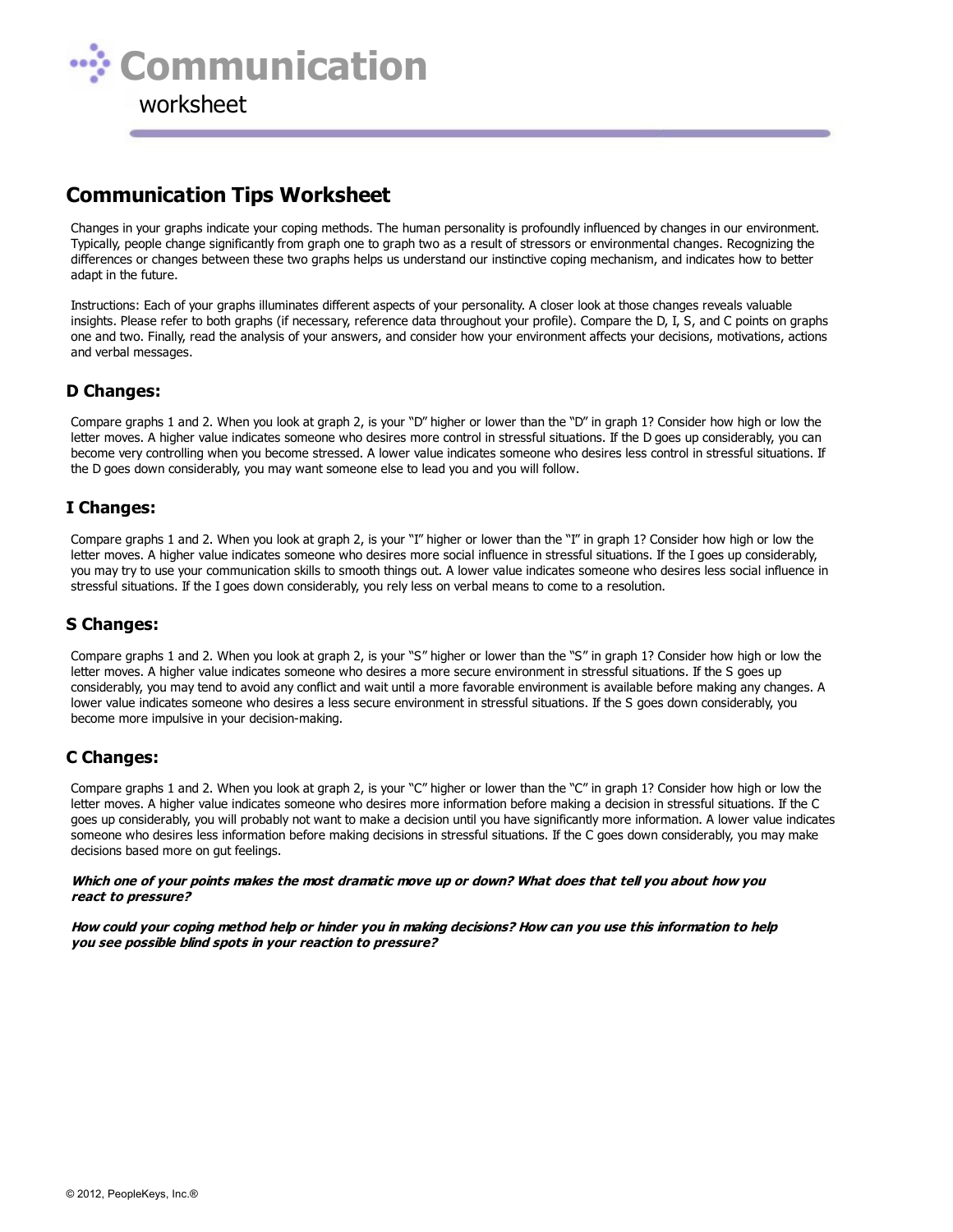



#### **INFLUENCING** - Good

Leading and influencing others is something that comes easier for others, but you are willing and able to step up to that role when no one else volunteers. You have a balance between following and leading, and are comfortable in either arena.

#### **DIRECTING** - Good

You probably put people ahead of tasks; but when you start falling behind, you get moving and take care of what is at hand. You may wait till the last minute, but you usually pick up the pace and meet the deadlines that are necessary for success.

#### **PROCESSING** - Well Developed

You like to be "hands on" and are great at following through and finishing strong. Others rely on you to make a system really work the way it was intended. You may have a hard time delegating at times, but you are willing to delegate when a project is larger than you can handle. Others see you as loyal and caring and a real team player.

#### **DETAILING** - Above Average

You have an ability to logically look at a situation and rearrange things for a more efficient operation. You pay attention to even the smallest details and put the finishing touches on projects. Your surroundings are neat and efficient and you appreciate when others follow suit.

#### **CREATING** - Highly Effective

You feel great about the balance you have. You are often able to come up with some great new ideas; but, more than that, you find the time to make them a reality. Others are often impressed with your unique ideas and your ability to find approaches that solve even difficult problems.

#### **PERSISTING** - Good

You are a strong, steady worker who wants to do quality work. Sometimes you may begin to look at other alternatives to completing a project when the going starts getting rough. Remember not to quit nor lose focus on what you have started.

#### **RELATING** - Well Developed

You are a naturally friendly and caring individual who is very approachable. Others feel very comfortable coming to you and you make friends very easily. You are frequently called on when there is a need to network with others to get a project done.



Developing excellent communication skills is absolutely essential to effective leadership. The leader must be able to share knowledge and ideas to transmit a sense of urgency and enthusiasm to others. If a leader can't get a message across clearly and motivate others to act on it, then having a message doesn't even matter.

- Gilbert Amelio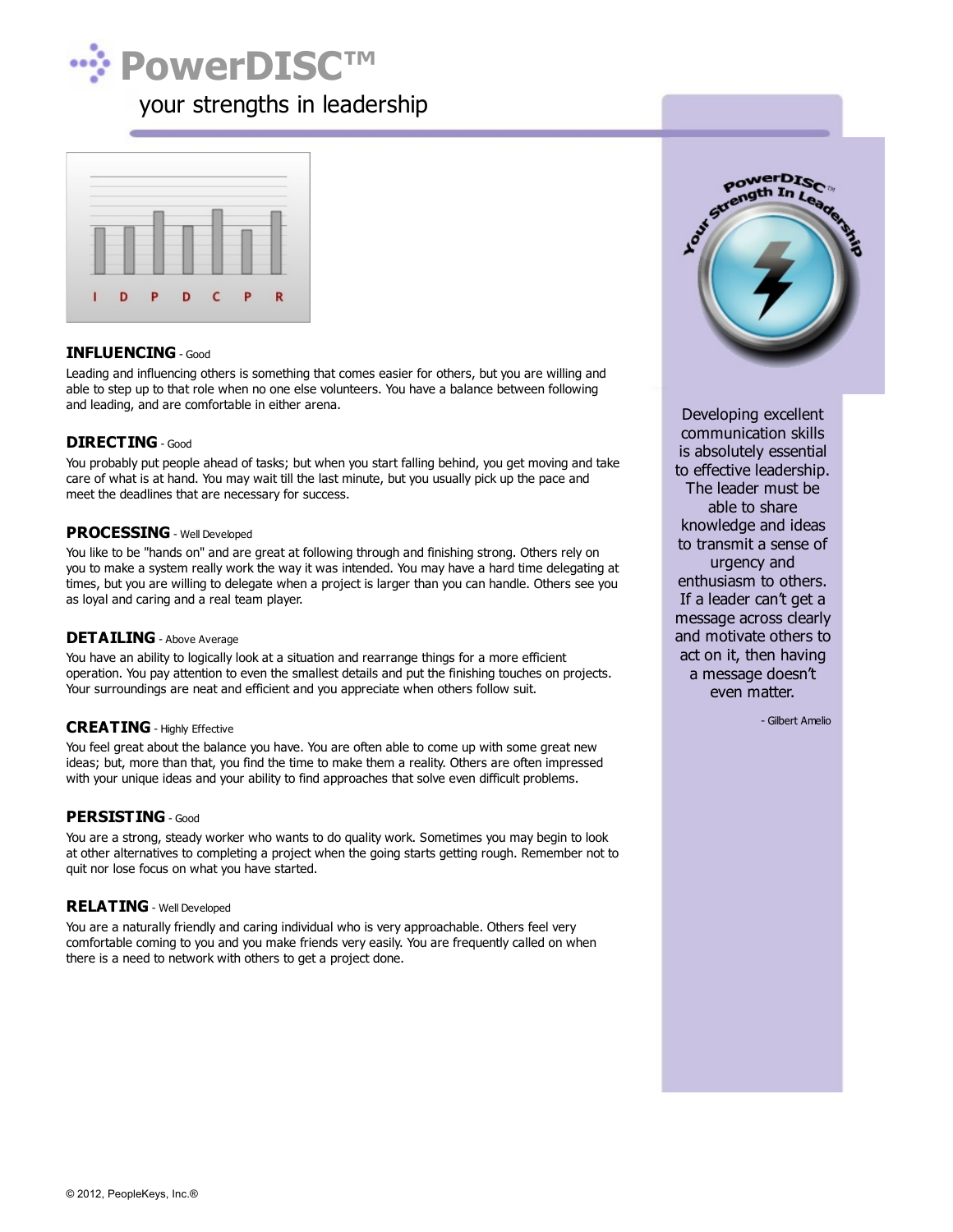

## **Personality Style Graphs**

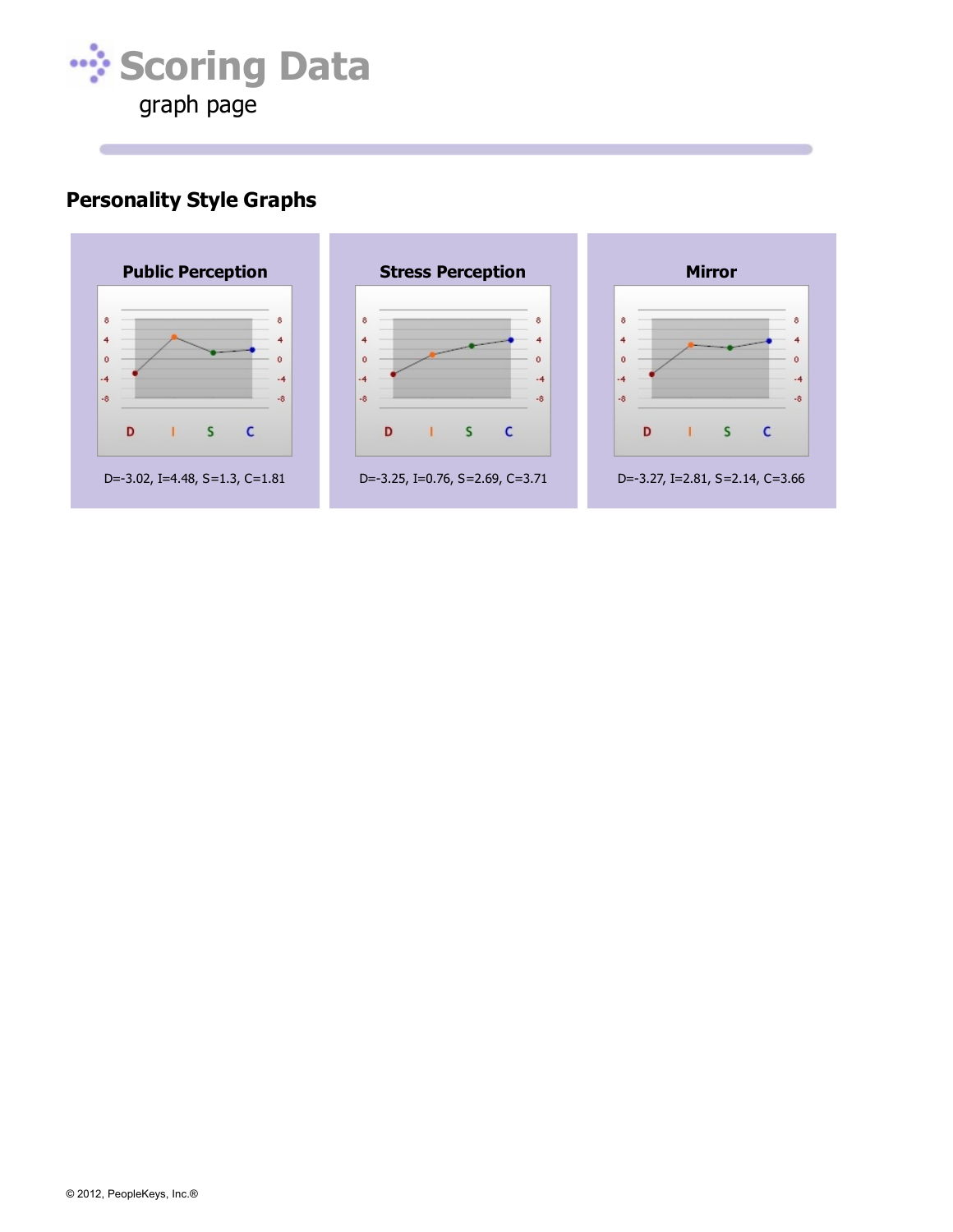

Each of the three graphs reveals a different snapshot of behavior, depending on the conditions of the environment. Within a given environment, Graph 1 reveals the "Public Self;" Graph 2 displays the "Private Self;" and Graph 3 portrays the "Perceived Self."

#### **These three graphs or snapshots are defined in detail below.**

Graph 1 - **Mask, Public Self**

#### **Behavior Expected By Others**

Everyone acts according to how they think other people expect them to act. This behavior is the public self, the person projected to others. Sometimes, there is no difference between the true person and their public self. However, the public self can be very different from the "real" person; it is a mask. Graph 1 is generated by the "Most" choices on The Personality System, and has the greatest potential for change.

Graph 2 - **Core, Private Self**

#### **Instinctive Response To Pressure**

Everyone has learned responses from the past: consequently, these are behaviors which the person accepts about him/herself. Under pressure or tension, these learned behaviors become prominent. This is the graph which is the least likely to change because these are natural and ingrained responses. A person's behavior under pressure may be drastically different than his/her behavior in Graphs 1 and 3. Graph 2 is generated by the "Least" choices on The Personality System, and has the lowest potential for change.

Graph 3 - **Mirror, Perceived Self**

#### **Self Image, Self Identity**

Everyone envisions him/her self in a particular way. Graph 3 displays the mental picture that one has of him/her self, the self image or self identity. Graph 3 combines the learned responses from one's past with the current expected behavior from the environment. Change in one's perception can occur, but it is usually gradual and based on the changing demands of one's environment. Graph 3 is generated by the difference between Graph 1 and Graph 2.

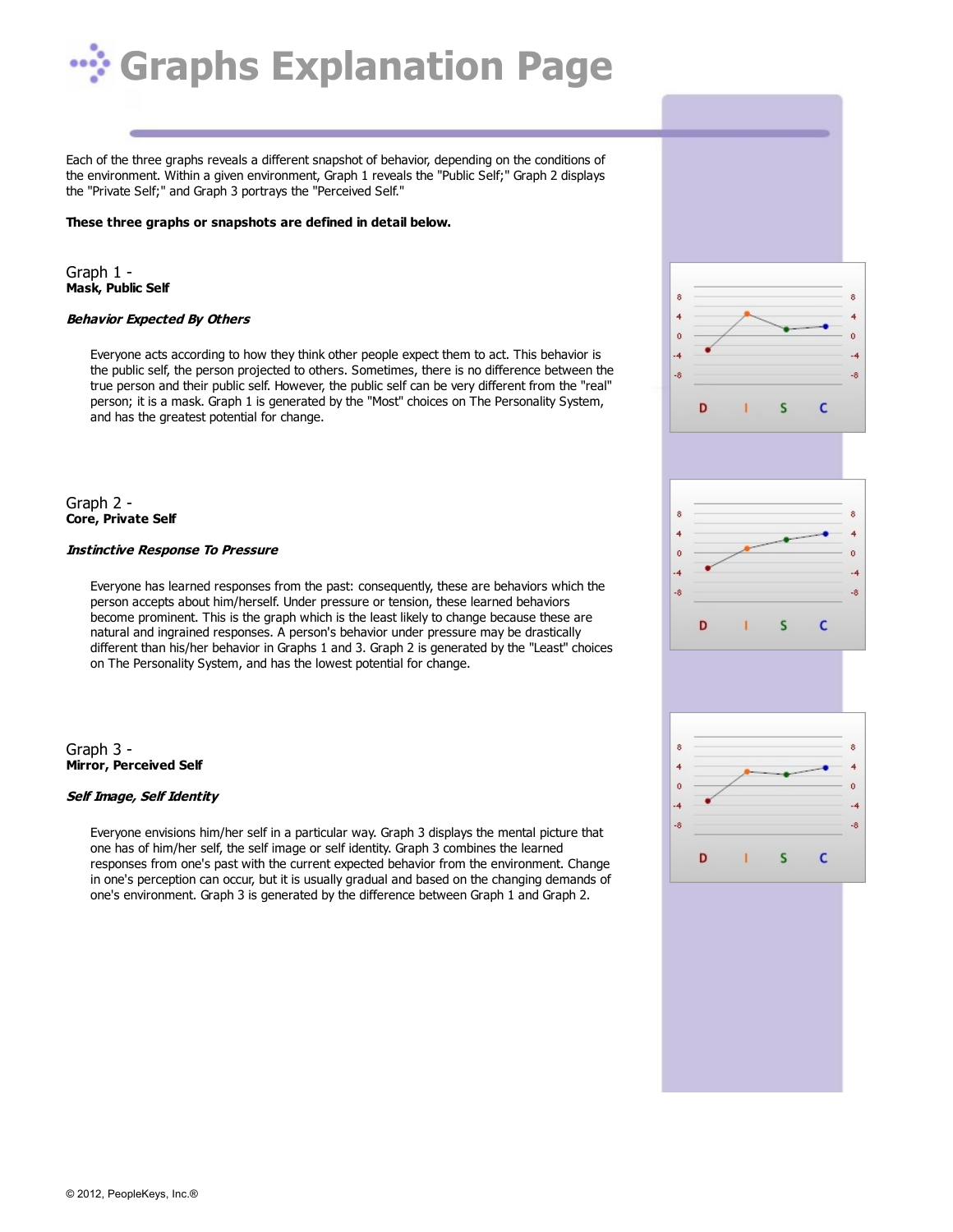

## **Different Graphs Indicate Change or Transition**

- If Graph 1 is different than Graph 2, the demands of the environment are forcing behavior that is not congruent with the core, or instinctive behavior. In such a situation, a person trying to modify his/her behavior to meet the demands of the environment will most likely experience stress.
- If Graph 1 is different than Graph 2, but similar to Graph 3, the individual has been able to successfully alter his/her behavior to meet the demands of the environment without altering his/her core. This individual is probably fairly comfortable with the behavior shown in Graph 3 (Perceived Self), and is probably not experiencing stress.
- If Graph 1 is different than Graph 3, an individual may be in a period of growth (and some discomfort) while he/she attempts to alter behavior to meet the demands of a new environment. A person's behavior may fluctuate during this period of adjustment.

## **Similar Graphs Indicate Few Demands For Change**

**An individual who perceives the current demands of the environment (Graph 1) to be similar to his/her past (Graph 2) will have little need to change his/her selfperception (Graph 3). This may be due to any of the following factors:**

- The behavior demanded by the present environment is similar to demands in the past.  $\bullet$
- This individual controls what others demand of him/her.
- The behavior demanded by the present environment is different than demands in the past. However, instead of altering behavior, this person has chosen to augment style. To accomplish augmentation, this individual has surrounded him/herself with people of complimentary styles, thus creating a team with combined strengths.

## **Your keyword style of Mediator(CIS) and the contents of this report are derived from Graph 3.**





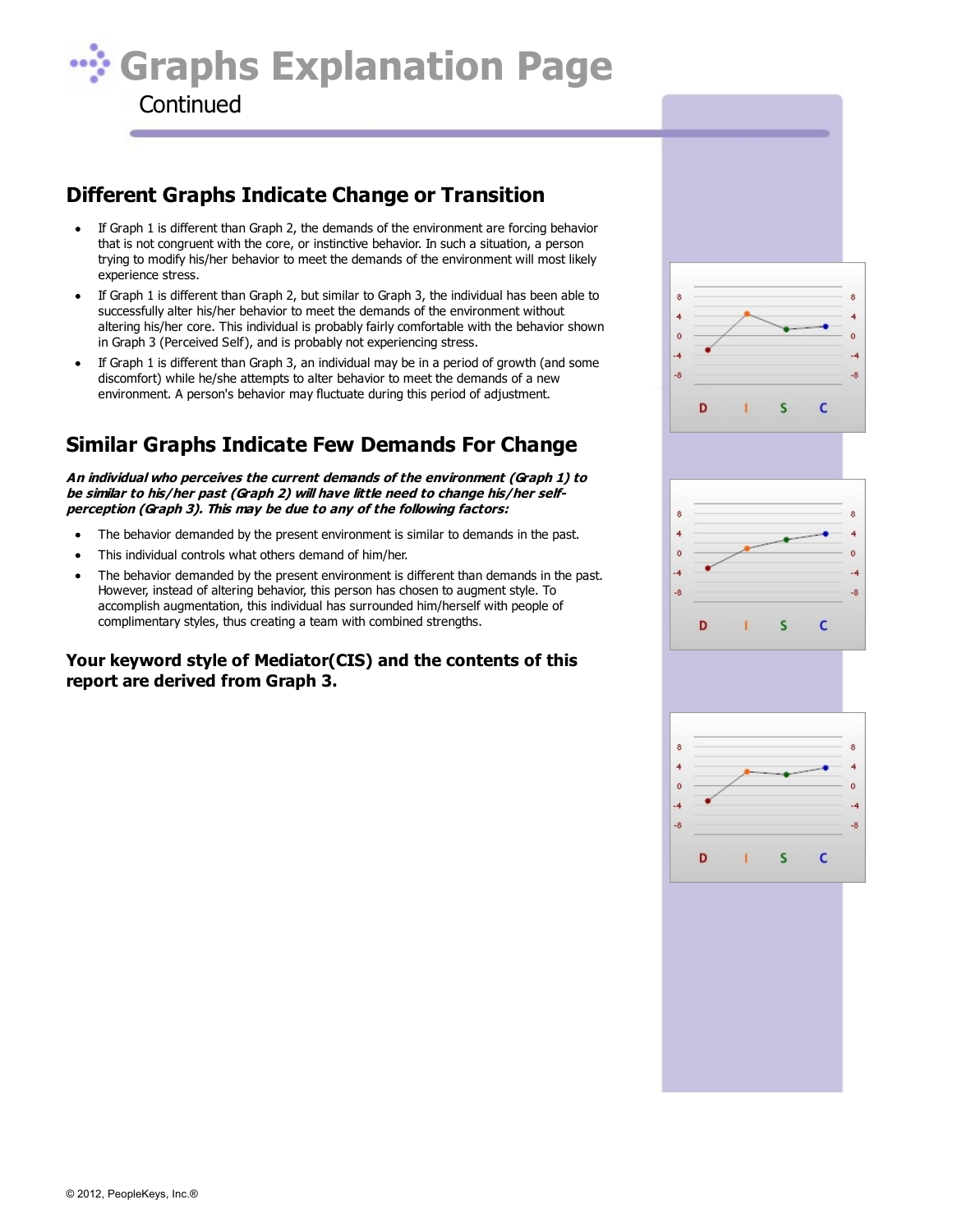

## **Xxx's Action Plan**

This worksheet is a tool to enable effective communication between you and others with whom you interact on a regular basis. The goal is to help you maximize your strengths and minimize the effects of potential limitations. It addresses work-related and general characteristics that are common to your style as a whole, and is not derived directly from your graphs.

This section gives you an opportunity to sit down with a co-worker, employer, friend, spouse, etc., and assess your personality style, getting feedback from someone who knows you well. Although doing so is beneficial, it is not required to have anyone else present while completing this section. If you choose to get feedback from another, you may print the report and do so that way.

## **Instructions:**

**Step 1:** The items listed below are areas to reflect upon between you and your closest contacts. After printing out this report, give this page to another person who knows you well (associate, team member, teacher, family member, friend) and ask them to read each item. They should consider whether or not they perceive the item to describe your traits. Then, check either Yes or No beside each item. Open dialogue is encouraged and any blind spots (areas of your personality that you are blind to) should be discussed. Since communication is a two way street, it is recommended that two people complete one another's worksheets.

| Excessive planning time                   | YIN | Punctual and schedule aware       | Y N |
|-------------------------------------------|-----|-----------------------------------|-----|
| High standards/perfectionist              | Y N | Persistent and thorough           | Y N |
| Hesitant to start projects                | Y N | Orderly and organized             | Y N |
| Economical/efficient                      | Y N | Prefers analysis to work          | Y N |
| Sees the problems/finds solutions         | YIN | Can be self deprecating           | Y N |
| Creative and resourceful                  | Y N | Has energy and enthusiasm         | Y N |
| Outgoing and personable                   | Y N | Priorities often get out of order | Y N |
| Starts projects well                      | Y N | Overly dependant upon feelings    | Y N |
| Sometimes careless or inefficient         | Y N | Good under pressure               | Y N |
| Often finds the easy, not the best<br>way | YIN | Observer rather than participant  | Y N |



Action Plan Improving Your Interpersonal **Skills** 

A man is but a product of his thoughts. What he thinks, he becomes.

- Mahatma Gandhi